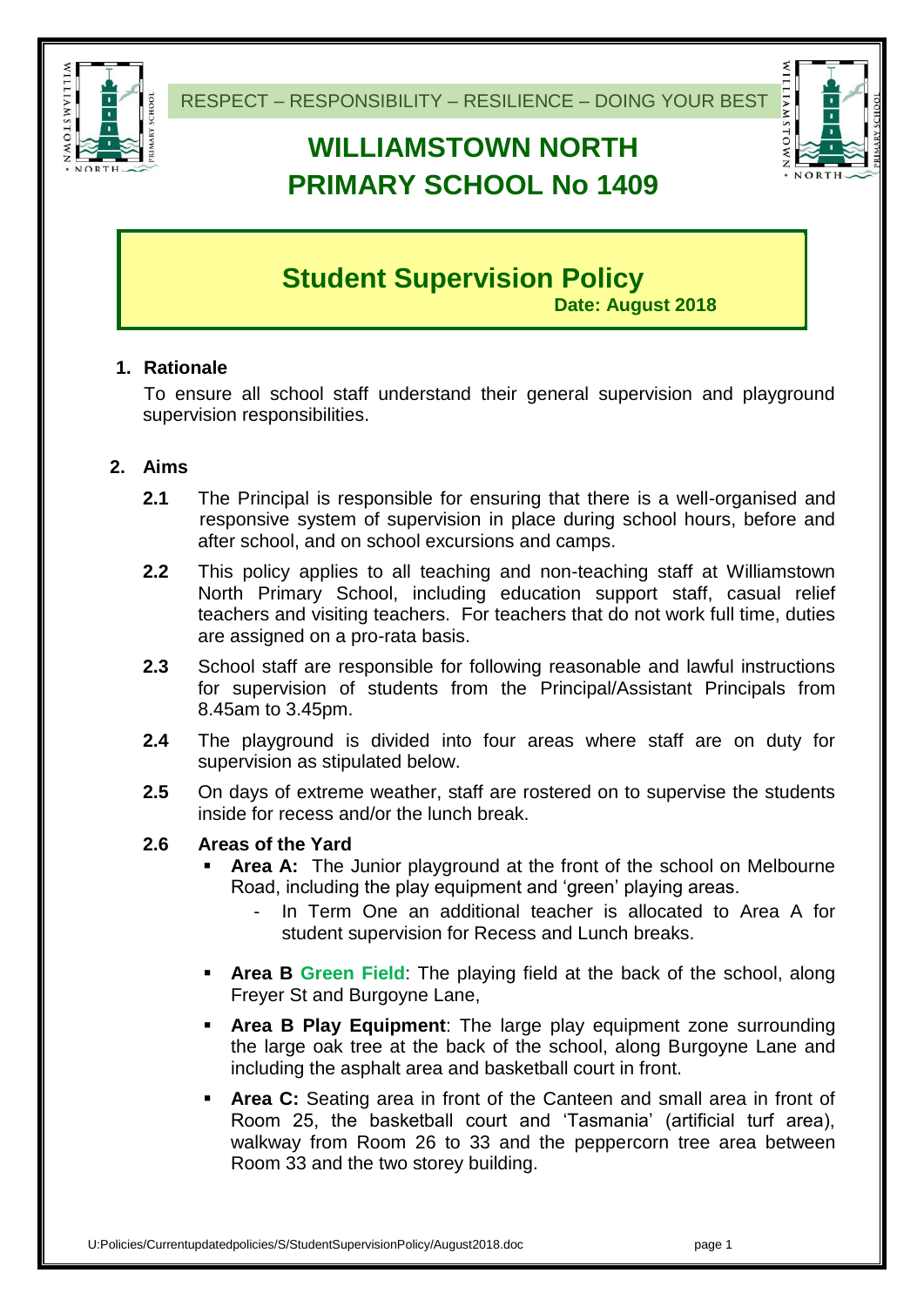#### **3. Implementation**

#### **3.1 Before and After school**

- Williamstown North Primary School's grounds are supervised by school staff from 8.45am until 9.00am and from 3.30 to 3.45pm. Outside of these hours, school staff will not be available to supervise students. This is communicated regularly to the school community in the school Newsletter.
- Parents and carers are requested not to send or bring their child/ren to school outside of these hours. Families are encouraged to contact the Principal/Assistant Principals on 93975722 or refer to [https://www.oshclub.com.au/wp-content/uploads/2018/05/OSHClub\\_iParent-](https://www.oshclub.com.au/wp-content/uploads/2018/05/OSHClub_iParent-Portal_QRG_v1.0_without.pdf)Portal QRG v1.0 without.pdf for more information about the Before and After School Care facilities available to our school community.
- If a student arrives at school early in the morning, well before the start of the school day the Principal/Assistant Principals will, as soon as practicable, follow up with the parent/carer to:
	- **advise them of the time staff are on duty,**
	- $\blacksquare$  request that the parent/ carer make alternate arrangements (i.e. Oshclub).
	- If a student is not collected by 3.45pm the teacher/s on playground supervision will bring the student/s to the main office. The Principal/Assistant Principals or a member of the Administration team will either:
		- contact the parents/carers,
		- if a parent indicates they are running late, the student/s will be kept at the office until the parent/carer arrives,
		- phone the listed emergency contacts,
		- place the student in the out of school hours care program (if they are registered with Oshclub) or
		- contact Victoria Police and/or the Department of Health and Human Services (Child Protection) to arrange for the supervision, care and protection of the student.
- Any student/s remaining in the school grounds after 3.45pm with their parent/carer, are the responsibility of their parent/carer.
- **School staff who are rostered on for Before or After school playground** supervision must follow the processes outlined below.

#### **3.2 Playground Supervision**

- All staff at Williamstown North Primary School are expected to assist with playground supervision and will be allocated duty on a weekly roster.
- The Principal/Assistant Principals are responsible for preparing and communicating the playground supervision roster on a regular basis. At Williamstown North Primary School, staff will be designated specific playground areas to supervise.
- The designated playground supervision areas for our school for 2018 are identified and included in the school grounds map.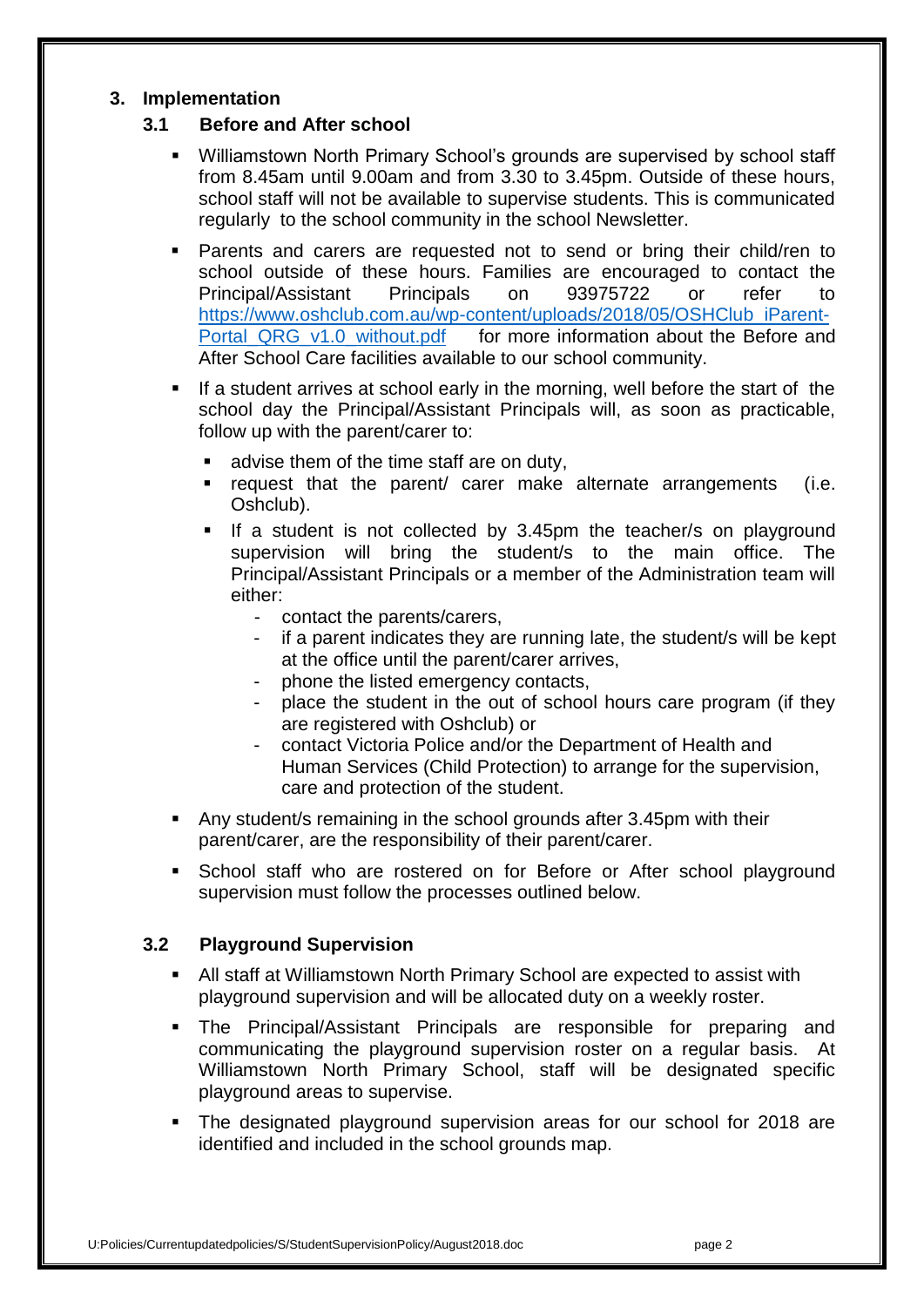| Area                 | Location                                                                                                                                                                                                                                             |
|----------------------|------------------------------------------------------------------------------------------------------------------------------------------------------------------------------------------------------------------------------------------------------|
| Area A               | The Junior playground at the front of the school on<br>Melbourne Road, including the play equipment and<br>'green' playing areas.                                                                                                                    |
| Area B - Equipment   | The large play equipment surrounding the large oak<br>tree at the back of the school, along Burgoyne Lane and<br>including the asphalt area and basketball court in front.                                                                           |
| Area B - Green Field | The large play equipment surrounding the eating tree at<br>the back of the school, along Burgoyne Lane and<br>including the asphalt area and basketball court in front.                                                                              |
| Area C               | Seating area in front of the Canteen and small area in<br>front of Room 25, the basketball court and 'Tasmania'<br>(artificial turf area), walkway from Room 26 to 33 and<br>the peppercorn tree area between Room 33 and the<br>two storey building |



- School staff must wear their hi-visibility vest, provided by the school, whilst on playground supervision. Additional/spare hi-visibility vests are kept in each playground supervision bag.
- The bags are located on hooks beside the exit doors leading to each Area. The following items are in each bag. These are maintained by the school nurse in the Health Hub;
	- Mobile phone,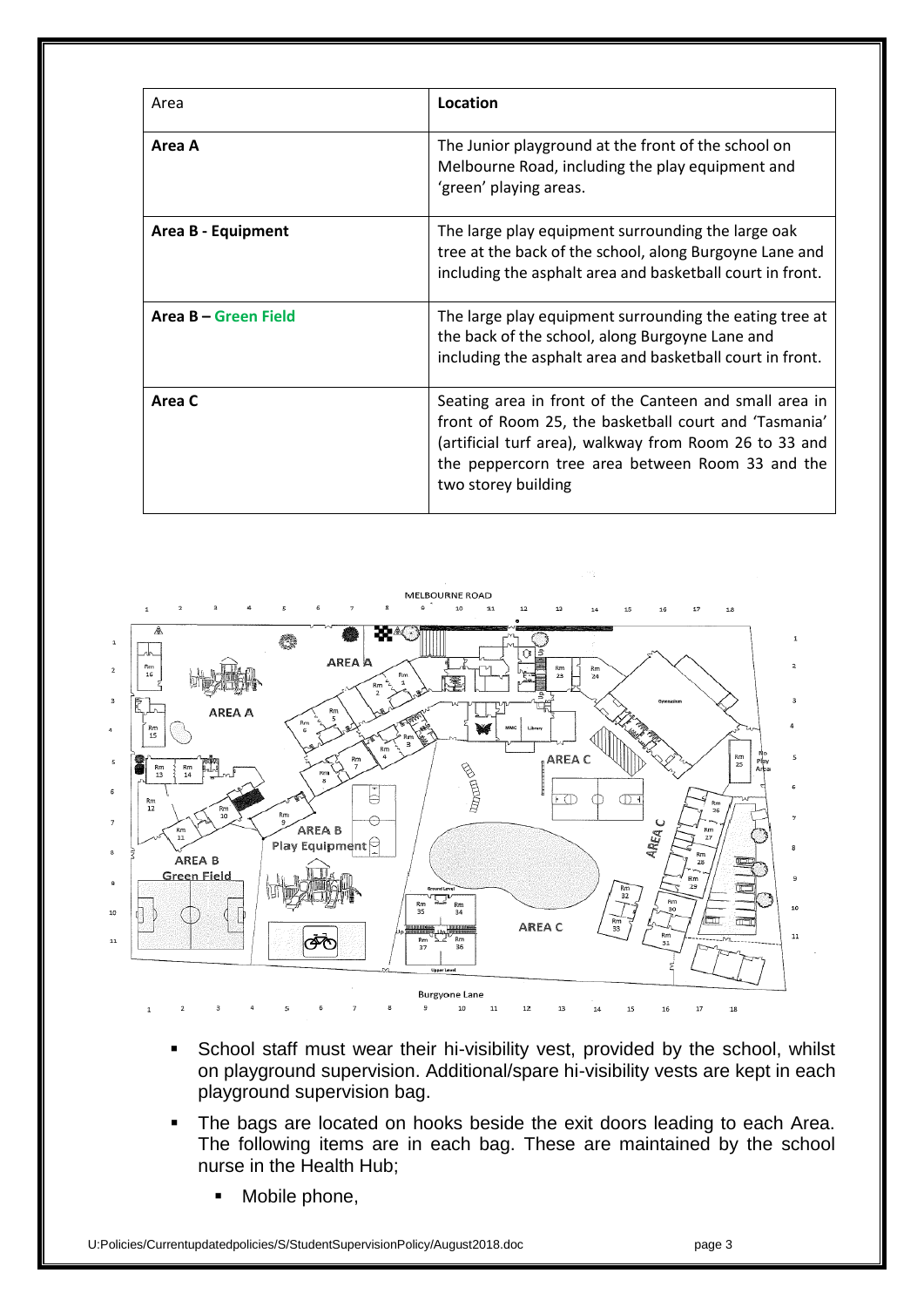- Basic First Aid supplies,
- **Health Hub slip to record details of any injury,**
- A folder with procedures for Medical Emergencies,
- Playground Supervision book to record minor incidents/behaviours,
- **Butterfly Room passes, and**
- A bag of tokens for student rewards.
- Staff who are rostered for playground supervision must remain in the designated area until they are replaced by the next teacher on duty.

### **3.3 During playground supervision, staff on duty must:**

- **EXECUTE:** methodically move around the designated area,
- **be alert and vigilant,**
- **n** intervene immediately if potentially dangerous or inappropriate behaviour is observed in the playground,
- encourage behavioural standards and implement appropriate consequences for breaches of safety rules, in accordance with our *Student Engagement and Wellbeing* policy,
- **EXECT** ensure that students who require first aid assistance receive it as soon as practicable ,
- **-** log any incidents or near misses as appropriate in Playground Supervision Book. For any serious behaviour the Principal/Assistant Principals will log the details on Compass. If a child receives a serious injury, this will be recorded on Edusafe,
- approach any adult in the playground that isn't wearing a Visitor's tag,
- **EXT** if being relieved of their playground duty shift by another staff member ensure that a brief but adequate verbal 'handover' is given to the next staff member in relation to any issues which may have arisen during the first supervision period.
- If a staff member is unable to undertake their playground supervision according to the roster, they should contact the Principal/Assistant Principals with as much notice as possible, prior to the relevant playground supervision time, to ensure that alternative arrangements can be made.
- If the supervising staff member needs to leave playground while on duty, they should contact the Principal/Assistant Principals by phone or by sending a student/s to the General office. Under no circumstances should a teacher leave their designated area until a relieving staff member has arrived.
- If the relieving or next staff member does not arrive for playground supervision, the staff member currently on duty should either phone the general office on the phone in the playground supervision bag, or send a child to the general office requesting to be relieved. They are not to leave their designated area until a replacement teacher has arrived.
- Should students require assistance during recess or lunchtime, they are encouraged to speak to the supervising staff member.
- Where a child/ren requires a break from the playground they can be given a pass for the Butterfly room.
- An extensive number of Lunchtime Activities are organised by the staff and Year 6 School Leaders. These activities provide a range of experiences to cater for the active, passive or creative preferences of child/ren.